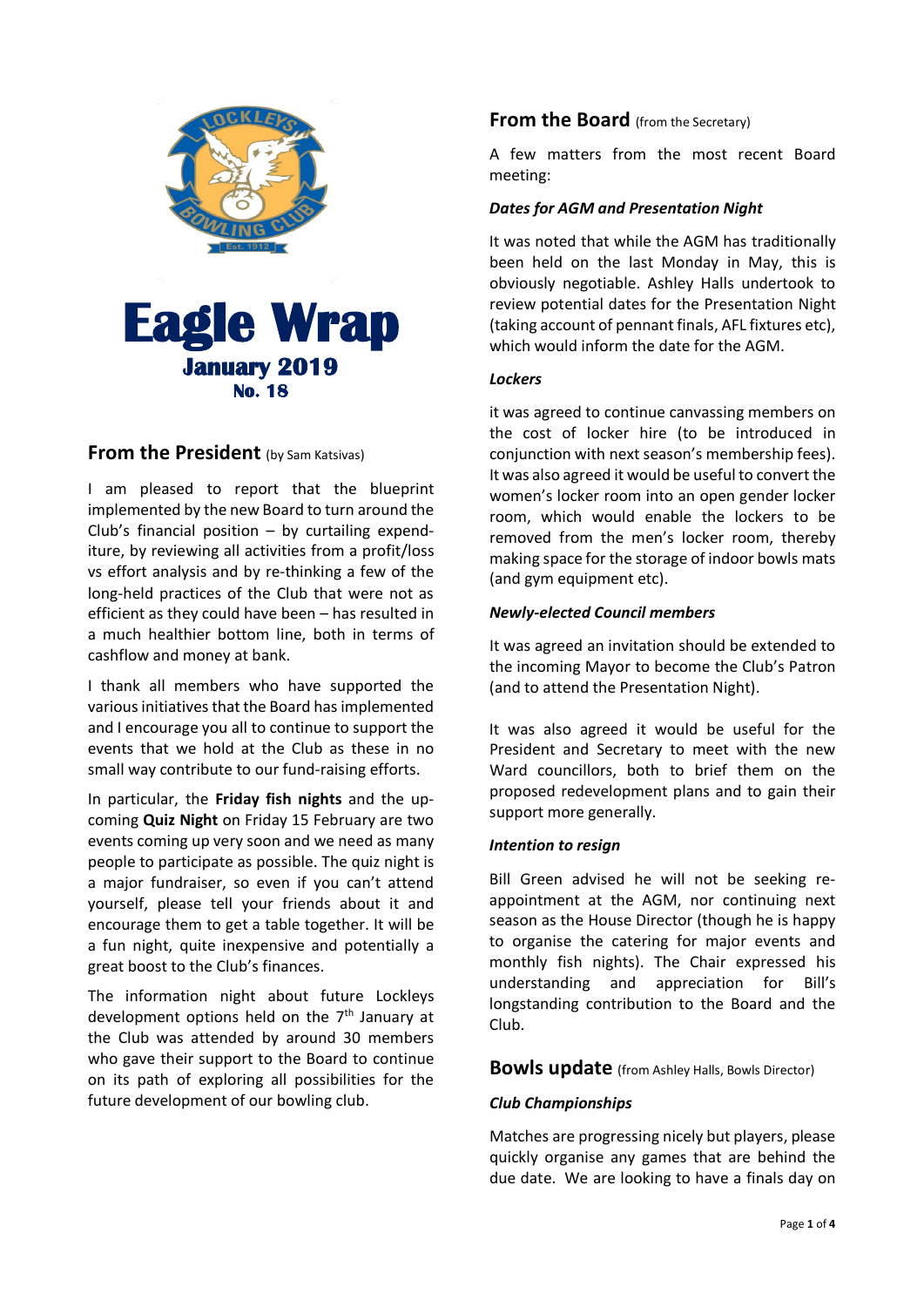Sunday 3 February, where each of the Club championship singles and pairs will be played.

Men's and women's singles finals will commence at 11.00am. Pairs matches will commence at 1.00pm. We will run a BBQ and would like to see as many members as possible come to the Club to support these events. I would also like to see the Open singles final and men's triples final played on that day, provided players are not involved in other matches.

### *Taylor Challenge*

Lockleys will be hosting the gold round on Sunday 20 January and the bronze round on Sunday 10 February. Helpers for bar, BBQ and singles marking are needed. If you can assist, please let me know.

### *Karidis Retirement Villages Women's Classic*

The Club's Women's Classic will be held on Sunday 24 March. Flyers will be e-circulated shortly and an entry list will be on the Club noticeboard. Please advise women from other clubs when you have an opportunity and help promote the day.

#### *Pennants*

An issue occurred last Wednesday regarding a player not turning up at the Club at the agreed departure time. Can players please note that when we are playing away, if a player has not turned up at the Club by the agreed time, someone should either attempt to contact them or advise the selector.

Should there be an issue, we would then have an opportunity to get another player, rather than playing one short as one of our teams did at Semaphore last Wednesday.

### *Premier Home Loans Open Grand Classic*

Thank you to everyone who helped make our Open Grand Classic such a success in early January. It was a big money earner for the Club (with net revenue of >\$3500) in no small part due to everyone who pitched in; greens preparation, lunch and kitchen duties, bar staff and umpiring and measuring, and of course, our sponsor, Premier Home Loans.

## *Off-season indoor bowls*

We're investigating the prospect of entering one or more teams in the metropolitan winter open

indoor bowls competition, which would be in addition to but separate from the current women's competition. Details will be advised in due course but if you're interested, please mention your interest to me.

## **Membership** (from the Secretary)

No change this past month to our numbers – still very impressive at just under 250! A special welcome to Ross Bennett, who transferred from Holdfast earlier in the year but has been absent for the past several months on account of ill health.

## **Social events** (from Sam Katsivas)

The first '**Fish Night'** of the new year is on this Friday (18 January). Names on the notice board ASAP or contact Bill Green on 0417 821 922. Please note there will not be a Fish Night in February because of the Quiz Night.

The**Quiz Night**is being held on Friday 15 February, commencing at 7.00pm. Tables of 8-10 (but single entries or lesser numbers can be incorporated). Bring a plate to share. \$20 per person. Book by contacting Lyn Nixon or Sam Katsivas or by adding your name to the booking sheet on the Club noticeboard.

A reminder also that we're still raffling a **new set of Taylor bowls**, valued at \$630, to be drawn in March (generously provided by Taylor Bowls as part of the sponsorship arrangement for the Taylor Bowls Super Challenge).

# **A bit of history**

Members may find interesting the following excerpt from *Times Have Changed: celebrating 100 years at the Lockleys Bowling Club 1912-2012* (as researched and written by Vern Butler):

[By the 1960-61 season, it had become evident that the existing venue at Cross Street, Lockleys had become overcrowded, so a Special General Meeting in June 1961 approved (by 63 votes to 9) a transfer to the Lockleys Oval Reserve.]

*The new site contained a large sand hill, used by the Reedbeds Rifle Club as their shooting range, which required the removal of 10,000 cubic yards of sand at a cost [to the Club] of £866. By the end of January 1962, as a result of many hours of*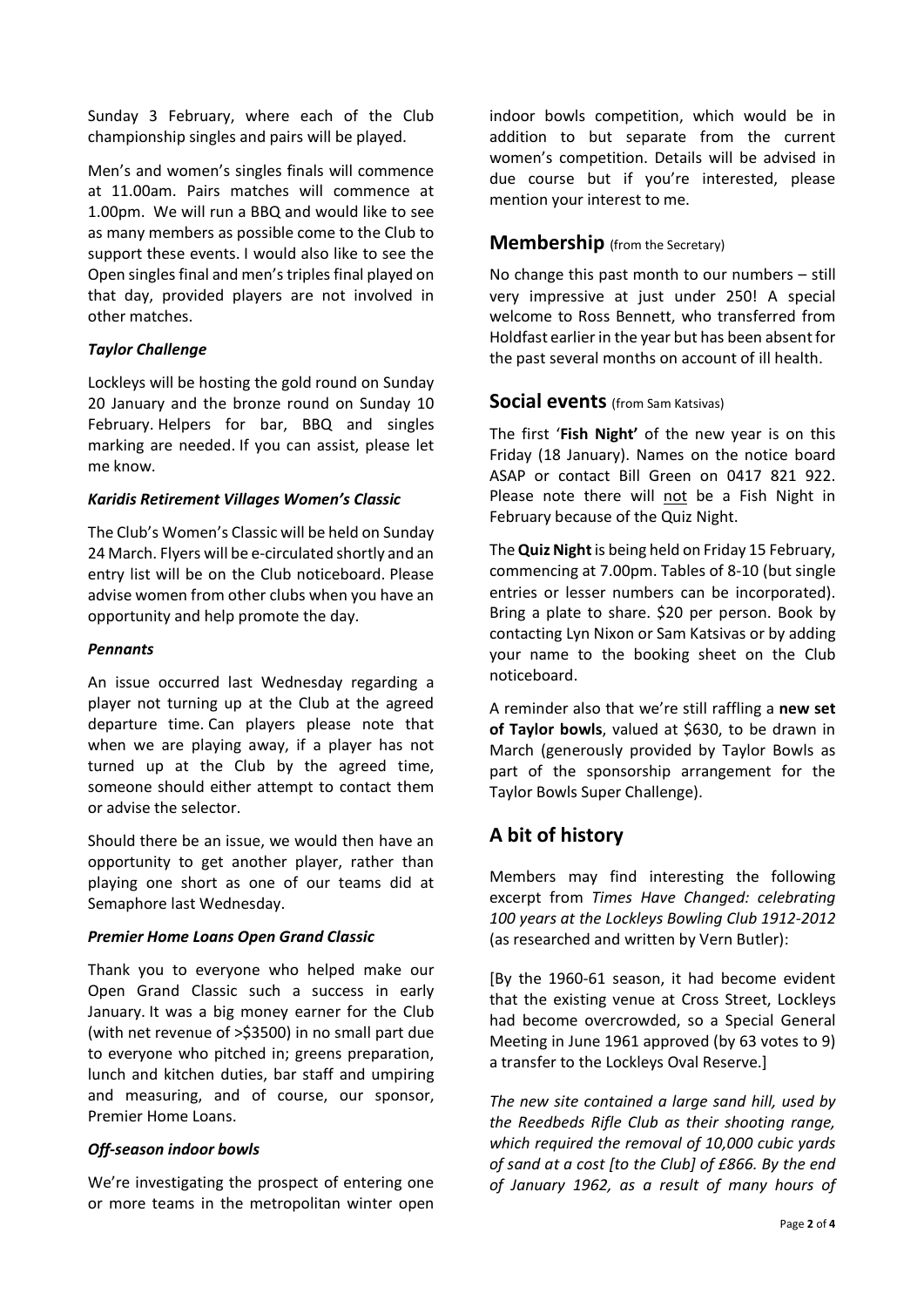*voluntary labour, the four greens had been levelled, concrete surrounds laid and water connected; they were now ready for planting.*

*Three of the greens (A, B and D) were planted with couch grass and C with bent grass. This particular couch grass had been brought to South Australia many years ago by an English sea captain to make a tennis court at his Goolwa home. The tennis court was eventually dug up and the couch thrown into a paddock, where it took root and grew into a lush green carpet.*

*A member heard this story and gained permission to use the grass for the new greens. This exercise was carried out by about 40 members who were organized to take a truck and keg of beer on a daylong excursion to the paddock near the lake at Goolwa, where sufficient couch grass runners were loaded and mixed with grass from the Cross Street venue to plant the new site.*

*By March 1963, there was a sea of green grass and … after some levelling work … the greens were ready by September 1963. Some games of the Labour Day Tournament, held in October 1963, were scheduled for the new Rutland Avenue greens … [and] those who played on the new greens thoroughly enjoyed the experience and had the honour of being the first to bowl in competition at the new site.*

## **Grants and sponsorship** (from the Secretary)

No further news on grants.

Sponsorship commitments for this season have increased marginally to \$21,150 (comprising \$14,900 in cash and \$6250 in product), as a result of Karidis Retirement Villages offering \$1000 to sponsor the Women's Grand Classic and Air Comfort Services agreeing to provide 4-monthly maintenance checks of the evaporative air conditioning system as a sponsorship.

If you're aware of grant opportunities or possible sponsors, please contact Bob Ormston, as both are important sources of revenue for the Club.

## **Our volunteers**

In our last edition, we featured the work of the *Sandwich-making team.* In this issue, we recognise the work of the *Selection Committee*.

The team is headed by Ashley Halls, as Chair of Selectors. The Wednesday selectors are Theo Katsivas, Bob Ormston and Bill Green. The Thursday selectors are Margaret Collins, Marlene Recchi and Karen Kovaleff (who's taken over post-Christmas from Liz Ormston). The Saturday selectors are the Wednesday and Thursday selectors combined, plus Mark Ballestrin.

It's often said that selection is the most thankless job in any sporting club. However, because our selectors work collegiately as a team, with discussions progressed in open forum, their decisions are shared by the whole team, which hopefully provides both objectivity and transparency, and a sense (from the selectors' perspective) that their decisions are reasonably based – though it's unlikely that everyone's preferences and aspirations are going to be met all the time..!

## **Our sponsors**

As part of our sponsorship agreement with Karidis Retirement Villages, we've agreed to encourage our members to attend the various promotional activities they conduct throughout the year. The next activity is a bus tour of all their metropolitan villages on Sunday 27 February, with morning tea and lunch provided. If you're interested, please contact Karidis Retirement Villages to register (see details on the poster below).

## **Start living your** retirement dream



Join our bus tour Spend a day with us on a free bus tour of our villages. Wednesday 27 February 2019 9.45-3.30pm • Pick up and drop off at Marion Cultural Centre • Morning tea and lunch provided<br>• Travel in air conditioned comfort • Hosted tour to all our villages **Limited Seats!** Please call 1300 796 311 or visit karidisretirementvillages.com.au to register.